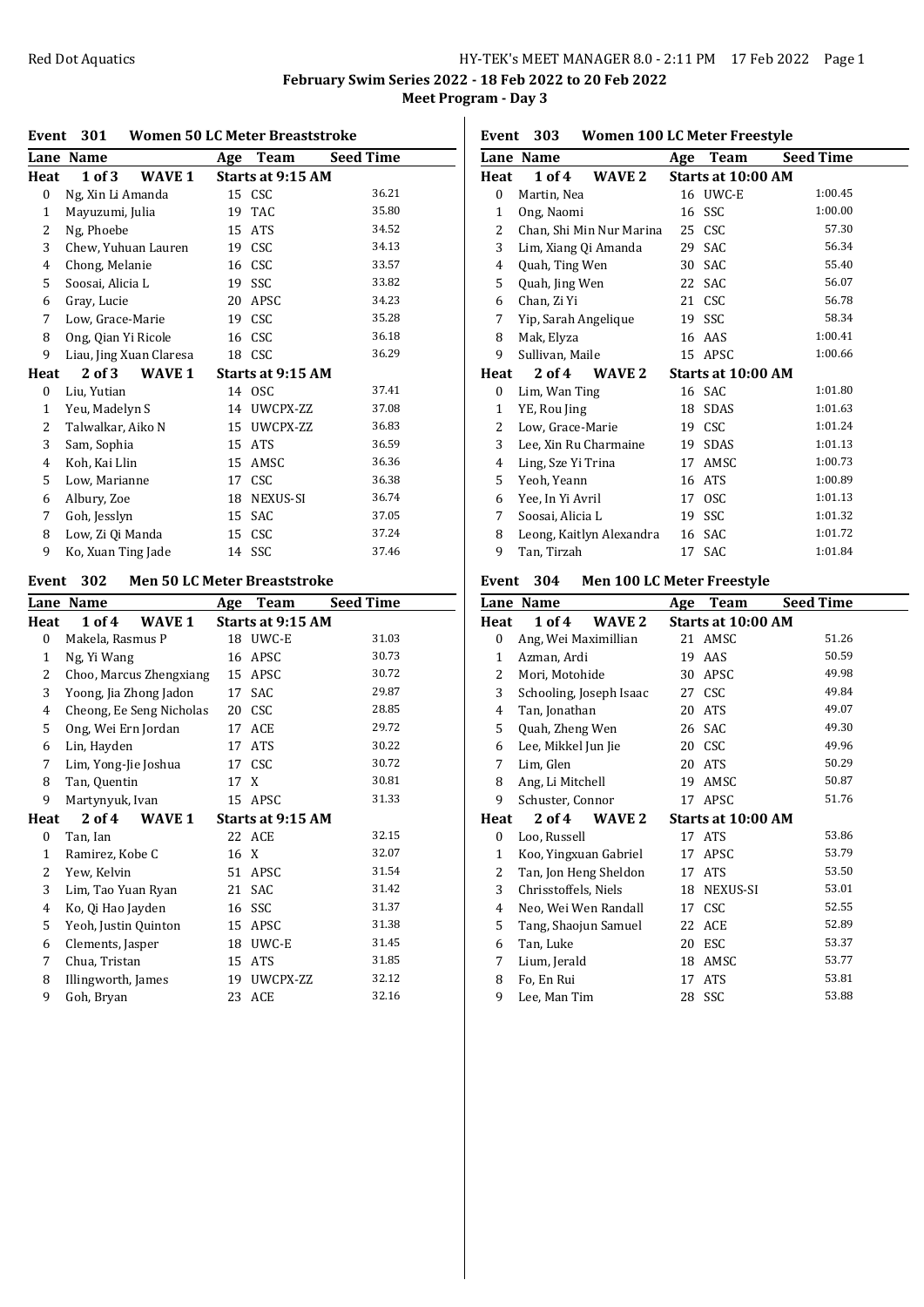**February Swim Series 2022 - 18 Feb 2022 to 20 Feb 2022 Meet Program - Day 3**

### **Event 305 Women 200 LC Meter Backstroke**

| Lane           | <b>Name</b>                 | Age | Team               | Seed Time |
|----------------|-----------------------------|-----|--------------------|-----------|
| Heat           | 1 of 4<br>WAVE <sub>3</sub> |     | Starts at 11:10 AM |           |
| 0              | Buchsbaum, Emma             |     | 17 UWCPX-ZZ        | 2:31.76   |
| 1              | Albury, Zoe                 | 18  | NEXUS-SI           | 2:30.36   |
| 2              | Smith, Isabelle L           | 16  | UWCPX-ZZ           | 2:28.87   |
| 3              | Rachmadi, Carol             |     | 17 APSC            | 2:21.20   |
| $\overline{4}$ | Liew, Li-Shan Chantal       |     | 24 SSC             | 2:18.66   |
| 5              | Yeo, Bonnie                 |     | 18 CSC             | 2:20.90   |
| 6              | Talwalkar, Emiko N          | 18  | UWCPX-ZZ           | 2:26.89   |
| 7              | Tan, Song Ci Charla         |     | 18 CSC             | 2:30.08   |
| 8              | Zuidhoff, Noor S            |     | 18 UWCPX-ZZ        | 2:31.14   |
| 9              | Lye, Li Hui, Genevieve      |     | 21 SAC             | 2:31.97   |
| Heat           | 2 of 4<br>WAVE 3            |     | Starts at 11:10 AM |           |
| 0              | YE, Rou Jing                | 18  | <b>SDAS</b>        | 2:39.49   |
| 1              | Albury, Holly               | 17  | <b>SHARK</b>       | 2:38.35   |
| 2              | Yue, Shanice Joy            | 16  | ATS                | 2:35.34   |
| 3              | Cheong, Tze Ing Chloe       |     | 20 SAC             | 2:33.48   |
| 4              | Sin, Ying Jie               | 16  | ATS                | 2:32.02   |
| 5              | Hau, Ryae Ning Joella       | 16  | ACE                | 2:32.86   |
| 6              | Ona, Kate                   |     | 14 CSC             | 2:34.74   |
| 7              | Yuan, Grace W               | 15  | UWCPX-ZZ           | 2:38.05   |
| 8              | Har, Mint                   | 14  | SAC                | 2:38.85   |
| 9              | Lye, Li Tong Madeline       |     | 19 SAC             | 2:39.69   |

### **Event 306 Men 200 LC Meter Backstroke**

|              | Lane Name              | Age | Team               | <b>Seed Time</b> |
|--------------|------------------------|-----|--------------------|------------------|
| Heat         | 1 of 4<br>WAVE 3       |     | Starts at 11:10 AM |                  |
| 0            | Kefford, Daniel        |     | 16 ATS             | 2:18.02          |
| 1            | Tan, Jon En Sergio     |     | 16 ATS             | 2:14.39          |
| 2            | Chiam, Cohen Barron    |     | 16 SAC             | 2:13.32          |
| 3            | Cheng, Reagan          |     | 14 CSC             | 2:09.08          |
| 4            | Tay, Zackery Quan Long |     | 17 CSC             | 2:04.24          |
| 5            | Koo, Yingxuan Gabriel  | 17  | APSC               | 2:04.83          |
| 6            | Ang, YuZhe Matthew     | 15  | ACE                | 2:12.18          |
| 7            | Lim, Ignatius          | 17  | SSC                | 2:14.34          |
| 8            | Ng, Jaden              | 17  | <b>SSC</b>         | 2:16.11          |
| 9            | Lee, Pete Xuan Xian    | 17  | APSC               | 2:18.37          |
| Heat         | $2$ of 4<br>WAVE 3     |     | Starts at 11:10 AM |                  |
| 0            | Lee, Xing Hong Julian  |     | 14 APSC            | 2:24.17          |
| $\mathbf{1}$ | Lee, Zane Ricardo      |     | 15 CSC             | 2:22.18          |
| 2            | Cui, Yihao Steven      |     | 16 SAC             | 2:21.55          |
| 3            | Leong, Wei Sheng, Ian  |     | 15 SDAS            | 2:19.03          |
| 4            | Adeney, Michael        | 19  | <b>NEXUS-SI</b>    | 2:18.43          |
| 5            | Yeo, Kai Hsuen         |     | 15 CSC             | 2:18.89          |
| 6            | Hew, Jeffrey           | 18  | SAC                | 2:21.35          |
| 7            | Wong, Glenden          | 16  | APSC               | 2:22.16          |
| 8            | Mertens, Maximilian    | 15  | APSC               | 2:22.87          |
| 9            | Wong, Jeng Ian         | 15  | CSC                | 2:24.73          |
|              |                        |     |                    |                  |

**Event 307 Women 400 LC Meter IM**

|      | Lane Name                | Team<br>Age        | <b>Seed Time</b> |
|------|--------------------------|--------------------|------------------|
| Heat | 1 of 3<br>WAVE 4         | Starts at 12:20 PM |                  |
| 0    | Lim, Wan Ting            | 16 SAC             | 5:32.07          |
| 1    | Taguchi, Julia Chiyo     | 13 SSC             | 5:30.64          |
| 2    | Rachmadi, Carol          | 17 APSC            | 5:25.70          |
| 3    | Tay, Wei Hui Rachael     | 17 SAC             | 5:20.95          |
| 4    | Ang, Candice Ruo Han     | 19 APSC            | 5:09.32          |
| 5    | Ling, Sze Yi Trina       | 17 AMSC            | 5:12.64          |
| 6    | Chew, En Vivienne        | 14 ACE             | 5:21.00          |
| 7    | Izam, Zahra              | 13 ESC             | 5:28.11          |
| 8    | Ng, Xin Li Amanda        | 15 CSC             | 5:31.56          |
| 9    | Koh, Kai Llin            | 15 AMSC            | 5:34.61          |
| Heat | $2$ of $3$<br>WAVE 4     | Starts at 12:20 PM |                  |
| 0    | Koh, Kar Xuan Kayla      | 14 APSC            | 5:53.89          |
| 1    | Ong, Zi Rui Ricci        | 14 CSC             | 5:50.80          |
| 2    | Hau, Jonella Ryae Ying   | 13 ACE             | 5:49.81          |
| 3    | Low, Zi Qi Manda         | 15 CSC             | 5:46.25          |
| 4    | Mastamam, Azlina         | <b>OSC</b><br>13   | 5:38.51          |
| 5    | Xu, Inga                 | NEXUS-SI<br>13     | 5:39.80          |
| 6    | NG, Xin Hui              | PSC-ZZ<br>13       | 5:46.77          |
| 7    | Cheah, Jia Ying Isabelle | 15 SSC             | 5:49.91          |
| 8    | Zhao, Qintong            | 14 OSC             | 5:52.78          |
| 9    | Law, Zeyi Amanda         | 14 ACE             | 5:54.20          |

## **Event 308 Men 400 LC Meter IM**

| Lane Name            |    | Team                          | <b>Seed Time</b>                                                                                                                                                                                      |
|----------------------|----|-------------------------------|-------------------------------------------------------------------------------------------------------------------------------------------------------------------------------------------------------|
| $1$ of $4$<br>WAVE 4 |    |                               |                                                                                                                                                                                                       |
| Ang, YuZhe Matthew   |    |                               | 4:46.16                                                                                                                                                                                               |
| Goh, Lachlan         |    | <b>ATS</b>                    | 4:43.71                                                                                                                                                                                               |
| Ong, Yi Hao Terence  |    | APSC                          | 4:37.04                                                                                                                                                                                               |
| Oh, Rui Zhi Ritchie  |    | APSC                          | 4:32.61                                                                                                                                                                                               |
| Pang, Sheng Jun      |    | <b>ATS</b>                    | 4:22.94                                                                                                                                                                                               |
| Cassin, Jack         |    | NEXUS-SI                      | 4:25.98                                                                                                                                                                                               |
| Tan, Ephraim         |    | APSC                          | 4:33.79                                                                                                                                                                                               |
|                      |    |                               | 4:42.79                                                                                                                                                                                               |
| Chiam, Cohen Barron  |    | SAC                           | 4:44.11                                                                                                                                                                                               |
| Lock, Leroy          |    |                               | 4:48.25                                                                                                                                                                                               |
| $2$ of $4$<br>WAVE 4 |    |                               |                                                                                                                                                                                                       |
| Wong, Jeremy         |    |                               | 5:09.18                                                                                                                                                                                               |
| Ang, Yukai Luke      |    |                               | 5:06.74                                                                                                                                                                                               |
| Yin, Joshua Hao Zhe  |    | PSC-ZZ                        | 5:03.16                                                                                                                                                                                               |
| Diermayr, Lucas      |    |                               | 4:59.91                                                                                                                                                                                               |
| Wee, En Xun Gabriel  |    |                               | 4:53.83                                                                                                                                                                                               |
| Tan, Jon En Sergio   |    |                               | 4:58.84                                                                                                                                                                                               |
| Lee, Joseph Jian Kai |    |                               | 5:00.07                                                                                                                                                                                               |
| Lim, Ryan Wei-Ming   | 15 |                               | 5:05.89                                                                                                                                                                                               |
| Terao, Kento         | 16 | UWC-E                         | 5:07.30                                                                                                                                                                                               |
| Ghannam, Karl        |    | UWC-E                         | 5:12.32                                                                                                                                                                                               |
|                      |    | Age<br>Tay, Zackery Quan Long | Starts at 12:20 PM<br>15 ACE<br>16<br>18<br>20<br>30<br>18<br>18<br>17 CSC<br>16<br>16 ATS<br>Starts at 12:20 PM<br>16 APSC<br>14 ACE<br>15<br>18 UWCPX-ZZ<br>16 ART<br>16 ATS<br>15 ACE<br>SSC<br>16 |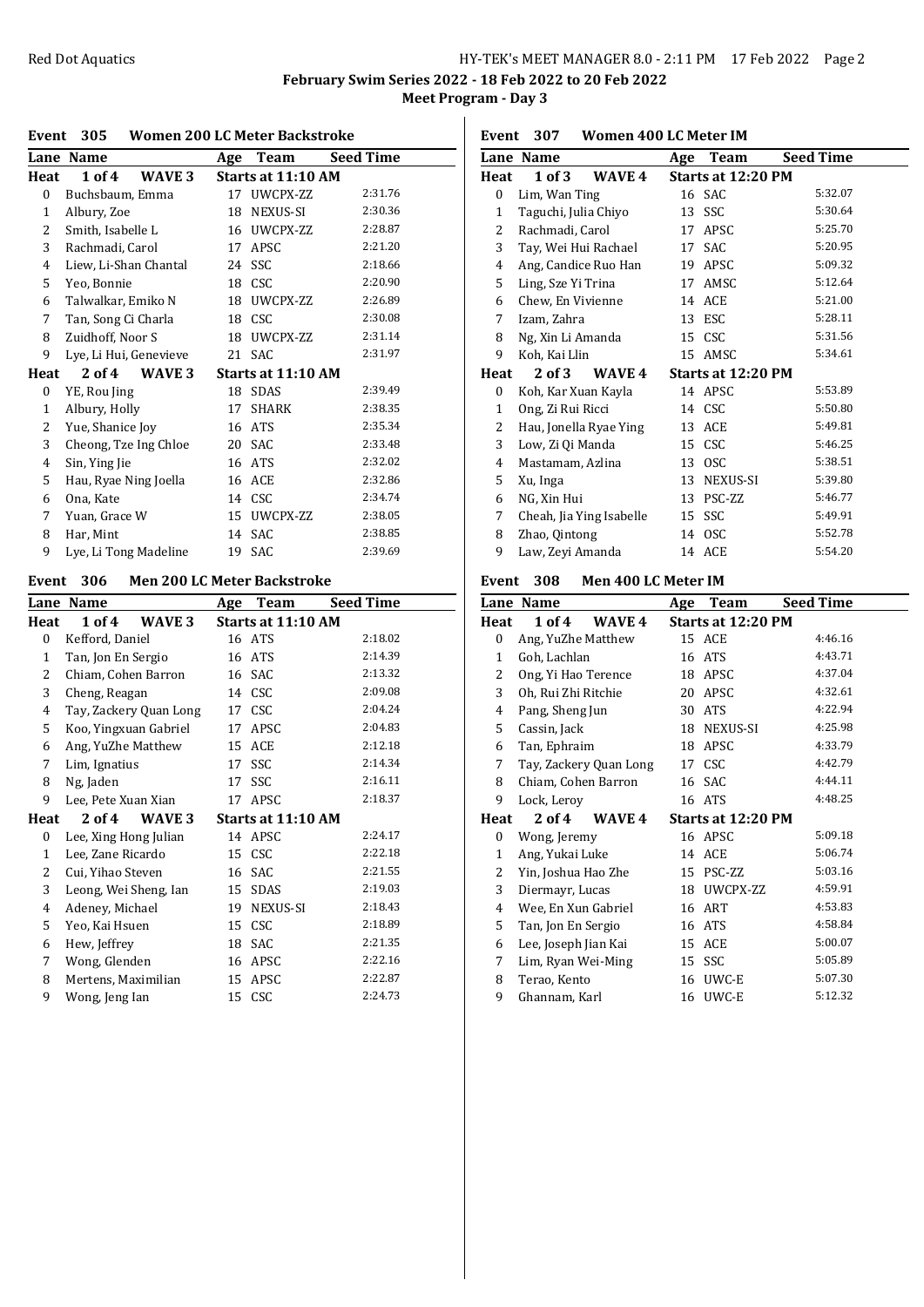**February Swim Series 2022 - 18 Feb 2022 to 20 Feb 2022 Meet Program - Day 3**

#### **Event 301 Women 50 LC Meter Breaststroke**

|      | Lane Name               | Age | <b>Team</b>              | <b>Seed Time</b> |  |
|------|-------------------------|-----|--------------------------|------------------|--|
| Heat | 3 of 4 WAVE 5           |     | <b>Starts at 1:20 PM</b> |                  |  |
| 0    | Thakur, Rhea            |     | 17 UWC-E                 | 38.99            |  |
| 1    | Cheong, Rena Ming-Yen   |     | 14 SAC                   | 38.77            |  |
| 2    | Seeto, Mia              |     | 13 NEXUS-SI              | 37.86            |  |
| 3    | Iskandar, Zafirah       |     | 17 APSC                  | 37.65            |  |
| 4    | Sutton, Sophie          | 17  | <b>SHARK</b>             | 37.51            |  |
| 5    | Lim, Isabel             |     | 14 SSC                   | 37.53            |  |
| 6    | Yong, Kym               |     | 16 ATS                   | 37.82            |  |
| 7    | Koh, Kar Xuan Kayla     |     | 14 APSC                  | 37.97            |  |
| 8    | Poh, Rae Xuan Seraphina |     | 15 CSC                   | 38.87            |  |
| 9    | Tham, Jezelle Jingyi    |     | 13 APSC                  | 39.00            |  |

### **Event 302 Men 50 LC Meter Breaststroke**

|      | <b>Lane Name</b>       | Team<br>Age              | <b>Seed Time</b> |
|------|------------------------|--------------------------|------------------|
| Heat | 3 of 4<br>WAVE 5       | <b>Starts at 1:20 PM</b> |                  |
| 0    | Thorman, Harri         | 19 ATS                   | 32.92            |
| 1    | Ng, Reyes              | 15 ATS                   | 32.85            |
| 2    | Ho, Chong yan          | 14 ATS                   | 32.78            |
| 3    | Jermyn, Fynn           | 17 ATS                   | 32.68            |
| 4    | Lee, Ka Shing Jonathan | <b>ATS</b><br>17         | 32.38            |
| 5    | Shah, Rahul Viren      | 15 SSC                   | 32.38            |
| 6    | Mikael, Deryl          | APSC<br>18               | 32.75            |
| 7    | Lee, Kang YU Ted       | <b>SSC</b><br>17         | 32.80            |
| 8    | Tay, Ethan             | 15 CSC                   | 32.90            |
| 9    | Kew, Zhi Guang Gabriel | 15 CSC                   | 32.93            |
| Heat | 4 of 4<br>WAVE 5       | <b>Starts at 1:20 PM</b> |                  |
| 2    | Scheinemann, Luka      | 15 ATS                   | 33.55            |
| 3    | Ng, Hong Jun           | <b>RDP</b><br>19         | 33.44            |
| 4    | Lok, Clarence          | <b>ATS</b><br>20         | 33.35            |
| 5    | Song, Ansel            | UWC-E<br>15              | 33.40            |
| 6    | Birch, Oliver          | UWC-E<br>15              | 33.44            |
| 7    | Wong, Jeremy           | APSC<br>16               | 33.60            |

## **Event 303 Women 100 LC Meter Freestyle**

|              | Lane Name                 | Age | Team                     | <b>Seed Time</b> |
|--------------|---------------------------|-----|--------------------------|------------------|
| Heat         | 3 of 4<br>WAVE 6          |     | <b>Starts at 2:20 PM</b> |                  |
| 0            | Bretting, Avery           |     | 16 TAC                   | 1:02.93          |
| $\mathbf{1}$ | Tan, Song Ci Charla       |     | 18 CSC                   | 1:02.86          |
| 2            | Leong, Jing Ping, Crystal |     | 18 SDAS                  | 1:02.75          |
| 3            | Ring, Nathalie            | 13  | ATS                      | 1:02.40          |
| 4            | Chew, Yuhuan Lauren       |     | 19 CSC                   | 1:01.95          |
| 5            | Tan, Eliza                | 15  | <b>SHARK</b>             | 1:02.05          |
| 6            | Poh, Wen Ee               | 17  | <b>CSC</b>               | 1:02.69          |
| 7            | Lee, Jeriel               |     | 13 SSC                   | 1:02.83          |
| 8            | Loo, Chloe I              |     | 15 ATS                   | 1:02.89          |
| 9            | Chang, Nou Nou            |     | 17 ATS                   | 1:03.04          |
| Heat         | WAVE 6<br>4 of 4          |     | <b>Starts at 2:20 PM</b> |                  |
| 2            | Lopin, Maia               |     | 16 UWC-E                 | 1:04.01          |
| 3            | Lov, Min Min              |     | 14 SSC                   | 1:03.88          |
| 4            | Gritti, Isabella          | 18  | UWC-E                    | 1:03.05          |
| 5            | Chua, Xin Ting, Claire    | 15  | SDAS                     | 1:03.44          |
| 6            | Lee, Pei Ee Chevonne      | 21  | SDAS                     | 1:03.97          |
| 7            | Albury, Holly             | 17  | <b>SHARK</b>             | 1:04.15          |

**Event 304 Men 100 LC Meter Freestyle**

|      | Lane Name              |        | Age | Team                     | <b>Seed Time</b> |
|------|------------------------|--------|-----|--------------------------|------------------|
| Heat | 3 of 4                 | WAVE 6 |     | <b>Starts at 2:20 PM</b> |                  |
| 0    | Schlicht, Nathan       |        |     | 18 ATS                   | 55.37            |
| 1    | Donov, Kirill          |        | 17  | UWC-E                    | 55.23            |
| 2    | Seah, Lucas            |        |     | 16 APSC                  | 54.32            |
| 3    | Makela, Rasmus P       |        |     | 18 UWC-E                 | 54.30            |
| 4    | Tan, Bradley           |        | 20  | <b>ATS</b>               | 54.02            |
| 5    | Chee, Alden            |        | 18  | SAC                      | 54.29            |
| 6    | Lin, Hayden            |        | 17  | <b>ATS</b>               | 54.30            |
| 7    | Yoong, Jia Zhong Jadon |        | 17  | SAC                      | 54.99            |
| 8    | Lai, Malcolm Cheng Han |        | 18  | ESC                      | 55.37            |
| 9    | Thorman, Harri         |        |     | 19 ATS                   | 55.41            |
| Heat | 4 of 4                 | WAVE 6 |     | <b>Starts at 2:20 PM</b> |                  |
| 2    | Yeoh, Justin Quinton   |        |     | 15 APSC                  | 55.91            |
| 3    | Fong, Fredrick         |        | 17  | <b>SICC</b>              | 55.85            |
| 4    | Diermayr, Lucas        |        |     | 18 UWCPX-ZZ              | 55.52            |
| 5    | Ng, Bryan Kuan Eng     |        |     | 18 SAC                   | 55.66            |
| 6    | Lim, Marc              |        |     | 16 ATS                   | 55.86            |
| 7    | YU, Lennon             |        | 16  | <b>SDAS</b>              | 56.17            |

### **Event 305 Women 200 LC Meter Backstroke**

|      | Lane Name              |        | Age | Team                     | <b>Seed Time</b> |  |
|------|------------------------|--------|-----|--------------------------|------------------|--|
| Heat | 3 of 4                 | WAVE 7 |     | <b>Starts at 3:20 PM</b> |                  |  |
| 0    | HO, Zi Rui Lauren      |        |     | 13 SAC                   | 2:49.57          |  |
| 1    | Lee, Xuan Ying         |        |     | 14 ACE                   | 2:46.41          |  |
| 2    | Bevan, Annabel         |        |     | 14 NEXUS-SI              | 2:44.14          |  |
| 3    | Hau, Jonella Ryae Ying |        |     | 13 ACE                   | 2:41.44          |  |
| 4    | Lee, Pei Ee Chevonne   |        |     | 21 SDAS                  | 2:39.76          |  |
| 5    | Ng, Charlotte          |        |     | 14 SAC                   | 2:40.17          |  |
| 6    | Koh, Rui Shan Jobey    |        |     | 15 SDAS                  | 2:42.86          |  |
| 7    | Lee, Magdalene         |        |     | 14 SAC                   | 2:46.14          |  |
| 8    | Penney, Kirsten        |        |     | 16 SHARK                 | 2:47.46          |  |
| Heat | 4 of 4                 | WAVE 7 |     | Starts at 3:20 PM        |                  |  |
| 3    | Yam, Yu En             |        |     | 13 APSC                  | 2:51.44          |  |
| 4    | Sun, Shilian           |        |     | 14 SAC                   | 2:50.60          |  |
| 5    | Sim, Zhi Qi Victoria   |        |     | 13 APSC                  | 2:51.39          |  |

## **Event 306 Men 200 LC Meter Backstroke**

|      | <b>Lane Name</b>      |        | Age | <b>Team</b>       | <b>Seed Time</b> |  |  |
|------|-----------------------|--------|-----|-------------------|------------------|--|--|
| Heat | 3 of 4                | WAVE 7 |     | Starts at 3:20 PM |                  |  |  |
| 1    | Wahking, Jacob        |        |     | 16 APSC           | 2:30.66          |  |  |
| 2    | Sen, Aaditya          |        |     | 19 ART            | 2:27.75          |  |  |
| 3    | YU, Lennon            |        |     | 16 SDAS           | 2:26.35          |  |  |
| 4    | Ives, George C        |        | 17  | UWCPX-ZZ          | 2:25.07          |  |  |
| 5    | Kefford, Joshua       |        | 18  | <b>SHARK</b>      | 2:25.45          |  |  |
| 6    | Lee, Shayne Ding Yuan |        |     | 17 CSC            | 2:27.33          |  |  |
| 7    | Seah, Johnavan        |        |     | 15 ATS            | 2:29.44          |  |  |
| 8    | Chan, Tedd Windsor    |        |     | 13 CSC            | 2:30.92          |  |  |
| Heat | 4 of 4                | WAVE 7 |     | Starts at 3:20 PM |                  |  |  |
| 3    | Goh, Kai EN Josh      |        |     | 14 SSC            | 2:33.78          |  |  |
| 4    | Wu, Yang Zhi Wayne    |        |     | 16 CSC            | 2:32.14          |  |  |
| 5    | Chong, Jun Wei Mika   |        |     | 16 AMSC           | 2:32.42          |  |  |
|      |                       |        |     |                   |                  |  |  |